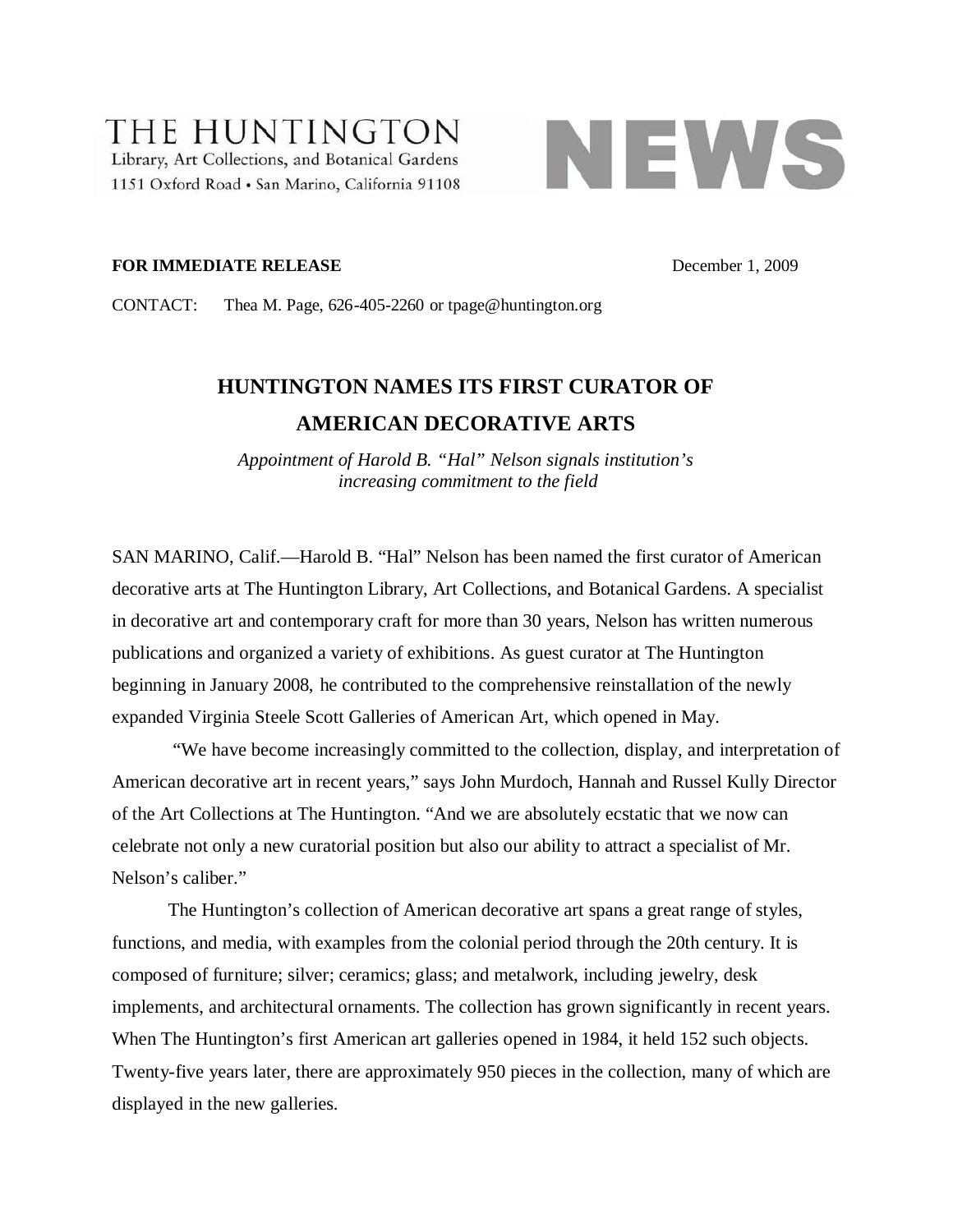Nelson worked closely on the new installation with Jessica Todd Smith, Virginia Steele Scott Curator of American Art. "Hal was absolutely integral to the research and preparation behind the new installation," said Smith. "A key part of the vision for the display of decorative arts was to fully integrate them with paintings and sculpture. Hal embraced that approach and took it to the ultimate creative and professional level. As a permanent curator, he will no doubt impress us again and again with his prowess in collections management, exhibitions, and interpretation."

As curator of American decorative arts at The Huntington, Nelson will be responsible for a prominent portion of the collections, with highlights spanning the history of art made in the United States, such as a prime example of a high chest of drawers made in Salem, Mass., in 1755–75; a rare cabinet from Ralph Whitehead's Byrdcliffe Arts Colony (1904); a recently acquired library table made by designer Charles Rohlfs (1853–1936); and an extraordinary stained glass window designed by George Washington Maher (1864–1926). There is also a strong silver collection from the colonial period and a nascent but growing group of metal works and ceramics.

Nelson served as director of the Long Beach Museum of Art from 1989 to 2006 and as chief administrator for exhibitions at the American Federation of the Arts in New York from 1983 to 1989. He is also a former Smithsonian Research Fellow at the National Museum of American Art in Washington, D.C. He has written numerous publications exploring decorative arts and contemporary craft. In 2007 he co-authored with Bernard Jazzar *Painting with Fire: Masters of Enameling in America, 1930–1980*, the definitive text on its subject. He also has written on such topics as Wedgwood Fairyland lusterware, contemporary wood sculpture, postwar ceramics, and 18th-century American furniture.

# # #

### **About The Huntington**

The Huntington Library, Art Collections, and Botanical Gardens is a collections-based research and educational institution serving scholars and the general public. More information about The Huntington can be found online at www.huntington.org.

#### **Visitor information**

The Huntington is located at 1151 Oxford Rd., San Marino, Calif., 12 miles from downtown Los Angeles. It is open to the public Monday, Wednesday, Thursday, and Friday from noon to 4:30 p.m.; and Saturday, Sunday, and Monday holidays from 10:30 a.m. to 4:30 p.m. Summer hours